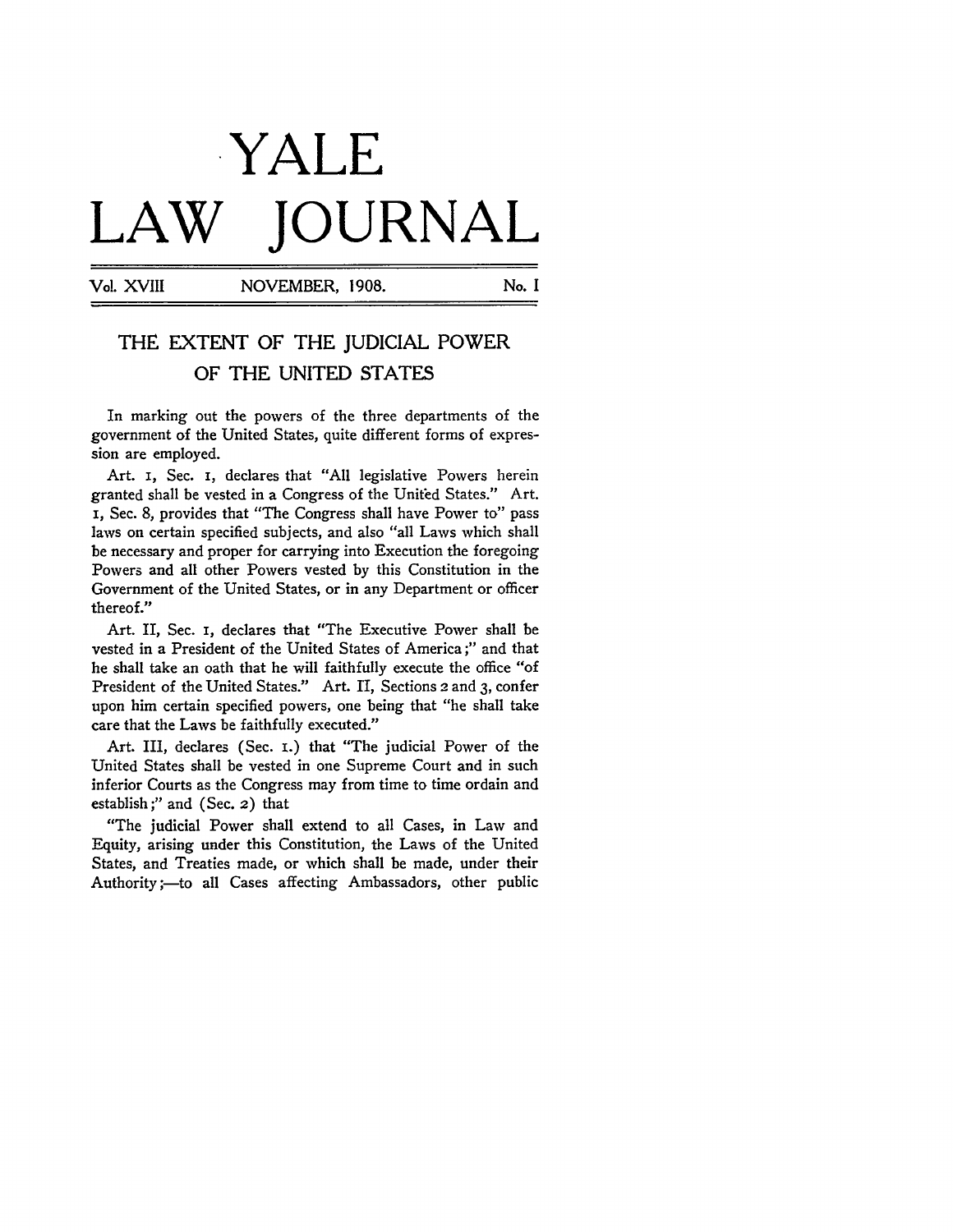Ministers and Consuls ;- to all Cases of admiralty and maritime Jurisdiction ;- to Controversies to which the United States shall be a Party ;-- to Controversies between two or more States ;between a State and Citizens of another State ;- between Citizens of different States;--between Citizens of the same State claiming Lands under Grants of different States, and between a State, or the citizens thereof, and foreign States, Citizens, or Subjects."

"In all Cases affecting Ambassadors, other public Ministers and Consuls, and those in which a State shall be Party, The Supreme Court shall have original Jurisdiction. In all the other Cases before mentioned, the Supreme Court shall have appellate Jurisdiction, both as to Law and Fact, with such Exceptions, and under such Regulations as the Congress shall make."

The Tenth Amendment provides that "The powers not delegated to the United States by the Constitution, nor prohibited by it to the States, are reserved to the States respectively, or to the people."

In legal theory, the people of the several States of the United States, by the action of a majority of the people in each State taken within that State, delegated certain powers, which either these States or peoples or the whole people of the United States had theretofore possessed, to the United States of America.

It was not clear, on the face of the Tenth Amendment, whether in the provision that the powers not so delegated were reserved to the States respectively or to the people, the word "people" meant the people of the States respectively, or the people of the United States as a whole.

The phrase "or to the people" was added to the draft of the Amendment as originally reported to the first Congress, on the motion of Roger Sherman, and without debate. He probably designed to leave what these words meant to be settled later by the courts. To have made the alternative reservation expressly to the people of the United States would have been unpalatable to the small States. To have made it expressly to the people of each State respectively would have been unpalatable to the nationalists.

In framing the Constitution of the Confederate States of America, adopted March **ii,** i86i, the language of the Tenth Amendment was incorporated, with the addition at the end of the word "thereof ;" and in the same spirit the language of the Ninth Amendment was incorporated with the addition at the end of the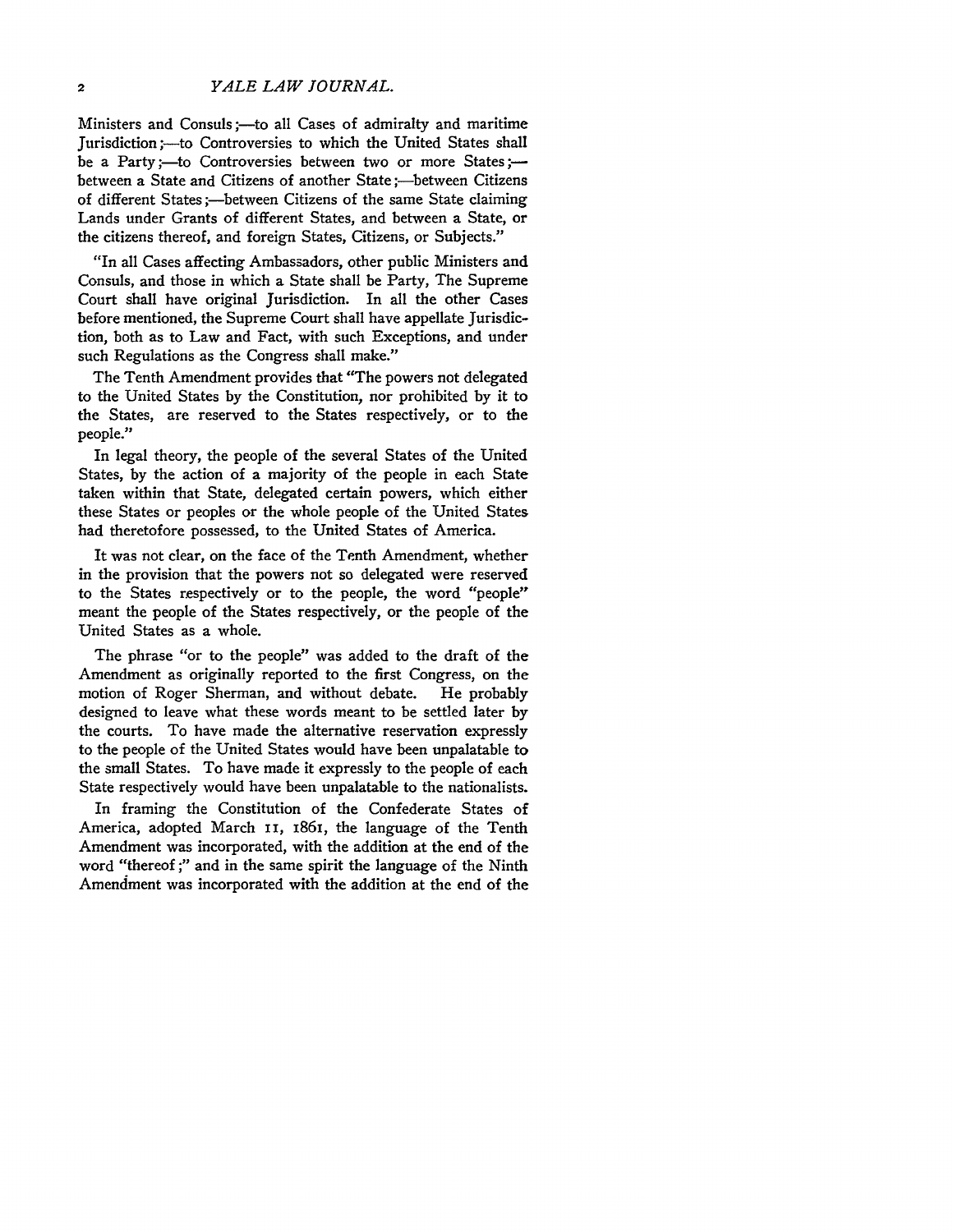words "of the several States."' It is significant that while these changes were obviously made in the interest of the "States" Rights" doctrine, no substantial alteration was introduced in following the terms of Art. III of the Constitution of the United States respecting the establishment of the judicial power.

It may safely be said that those who framed that instrument meant to have it both create and define that power, and that the people in adopting it believed that this had been done. None of those who spoke against its ratification in the State Conventions ever claimed that any judicial powers were granted except those expressly enumerated, and such as were properly incident to them. It was argued with great force that some of the enumerated powers were too broad, but no one suggested that there were other powers, inherent in sovereignty, which the government, as reconstituted, would therefore possess. Had it been suggested and generally admitted, the Constitution would, in all probability, never have been ratified.

James Wilson, in the Pennsylvania Convention, gave particular attention to the defence of the scheme of a Federal judiciary, and assumed from the outset that it made specific grants of authority. "Upon a distinct examination," he said, "of the different powers, I presume it will be found that not one of them is unnecessary. I will go farther-there is not one of them but will be discovered to be of such a nature as to be attended with very important advantages."<sup>2</sup>

The Federalist treated the subject in a similar way. In No. LXXX, after a discussion of the principles that ought *a priori* to regulate the constitution of the Federal judiciary, Publius (i. e. Hamilton) continues thus: "We will proceed to test by these principles the particular powers of which, according to the plan of the Convention, it is to be composed."

The provisions made having been then stated, he observes that "This constitutes the entire mass of the judicial authority of the United States." He then examines each provision by itself, and concludes thus:

"From this review of the particular powers of the federal judiciary, as marked out in the constitution, it appears, that they are all conformable to the principles which ought to have governed

**<sup>1</sup>** Davis, Rise and Fall of the Confederate Government, T, **672;** *Cf. ibid.,* 146, 158.

**<sup>2</sup>** Elliot's Debates, II, 486.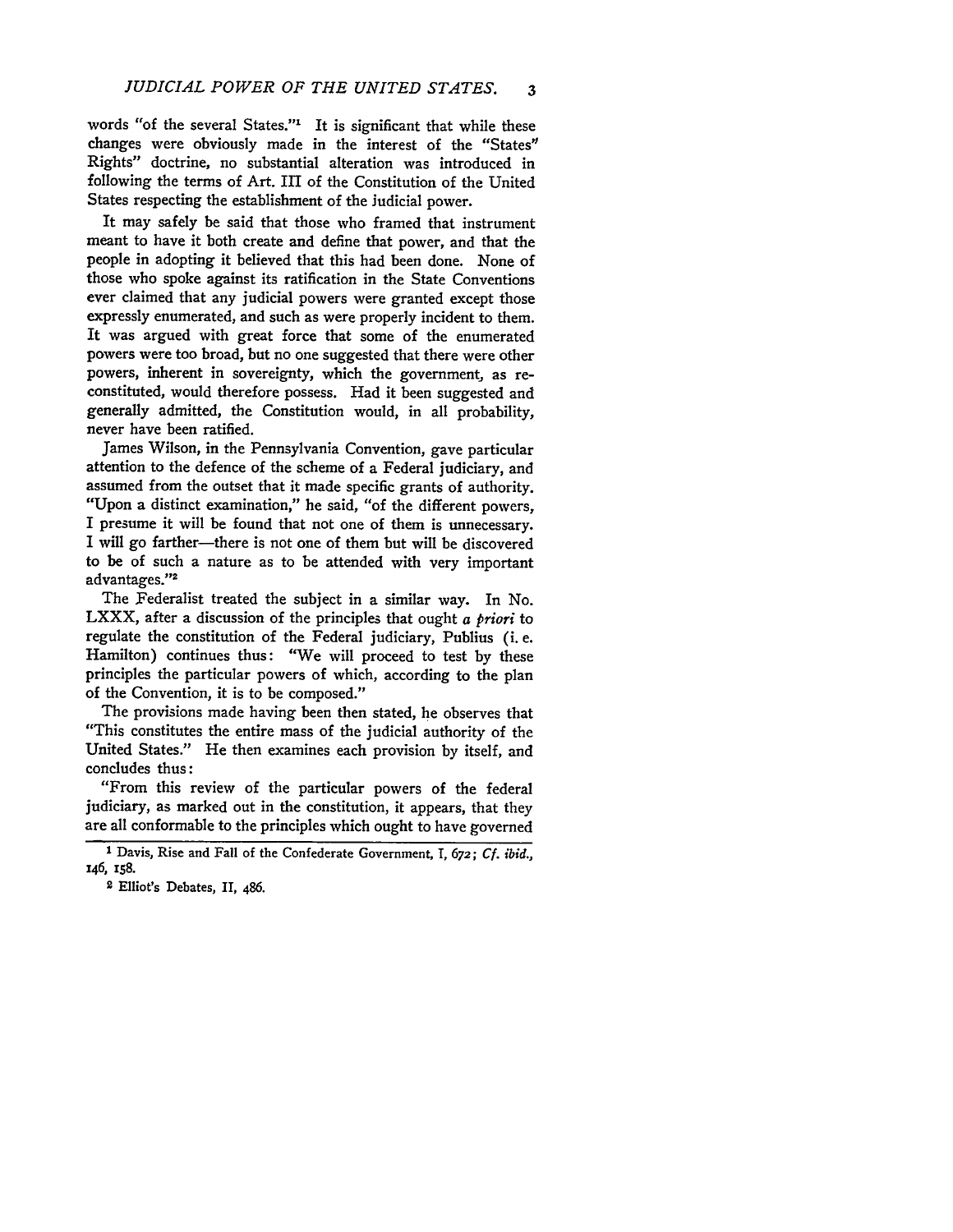the structure of that department, and which were necessary to the perfection of that system."

Continuing the discussion in No. LXXXI, he says that "The amount of the observations hitherto made on the authority of the judicial department is this: That it has been carefully restricted to those causes which are manifestly proper for the cognizance of the national judicature."

In No. LXXXIII, after remarking that Congress has only certain enumerated powers and no general legislative authority, he makes this explicit observation:

"In like manner, the authority of the federal judicatures, is declared **by** the constitution to comprehend certain cases particularly specified. The expression of those cases, marks the precise limits beyond which the federal courts cannot extend their jurisdiction; because the objects of their cognizance being enumerated, the specification would be nugatory, if it did not exclude all ideas of more extensive authority."

In Chisholm v. Georgia, Justice Jay, after premising that the preamble of the Constitution declared one of its main purposes was to "establish justice," proceeded thus:

"It may be asked, what is the precise sense and latitude in which the words 'to establish justice,' as here used, are to be understood? The answer to this question will result from" the provisions made in the Constitution on this head. They are specified in the 2d section of the **.3d** article, where it is ordained, that the judicial power- of the United States shall extend to ten descriptions of cases, viz. Ist. To all cases arising under this Constitution; because the meaning, construction, and operation of a compact ought always to be ascertained **by** all the parties, or <sup>3</sup>**by** authority derived only from one of them. *2d.* To all cases arising under the laws of the United States; because as such laws constitutionally made, are obligatory on each State, the measure of obligation and obedience ought not to be decided and fixed **by** the party from whom they are due, but **by** a tribunal deriving authority from both the parties."

Then follows a similar statement of each remaining one of the ten grants, with its justification, concluding in these words:

"Even this cursory view of the judicial powers of the United States, leaves the mind strongly impressed with the importance

<sup>3</sup> Ru. Should **or** read not?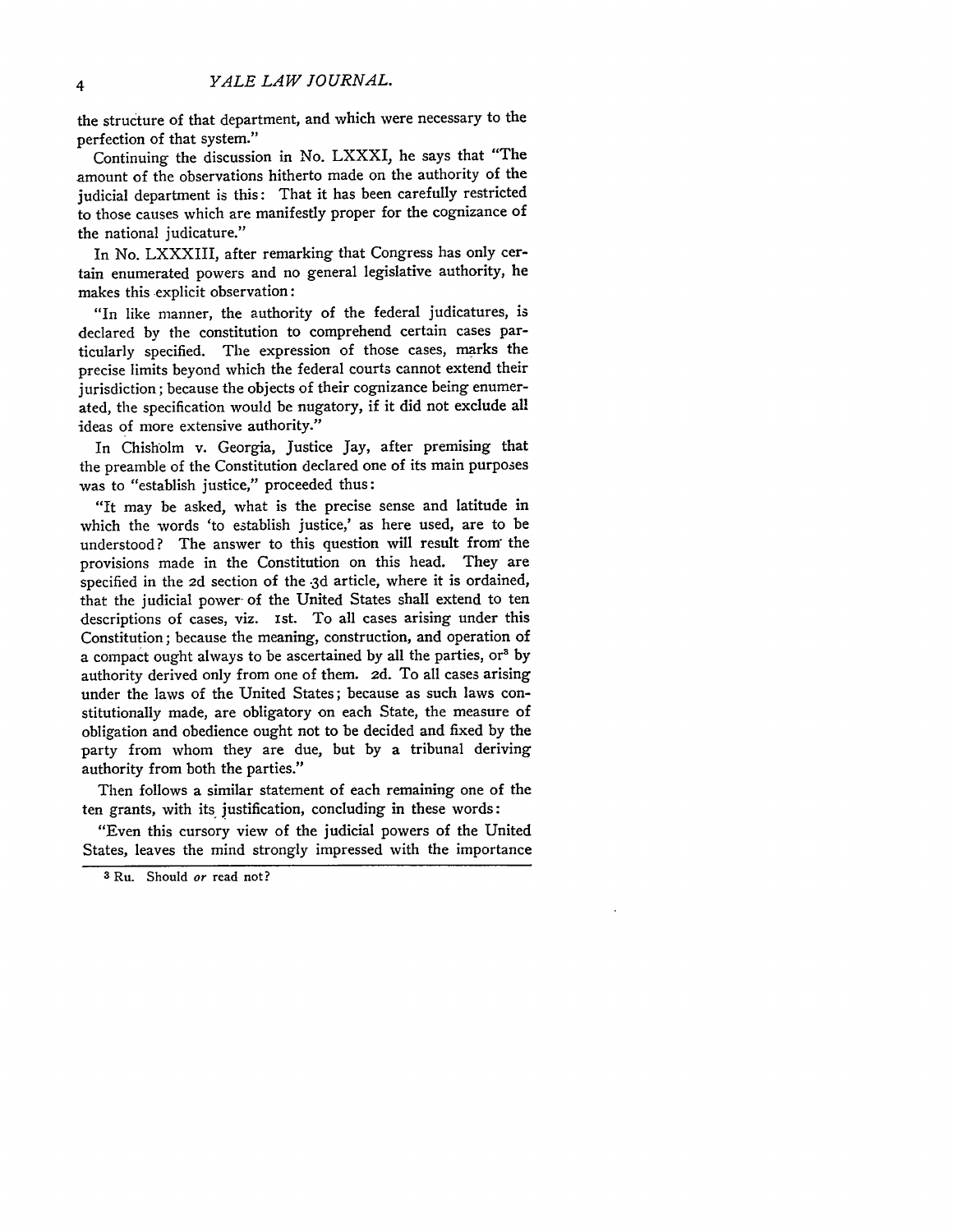of them to the preservation of the tranquility, the equal sovereignty, and the equal right of the people."<sup>4</sup>

Mr. Justice Story, in speaking for the court in the great case of Martin v. Hunter's Lessee, after saying that the language of the Constitution requires Congress to vest the whole judicial power of the United States in their courts, proceeds thus:

"It being then established that the language of this clause is imperative, the next question is as to the cases to which it shall apply. The answer is found in the Constitution itself. The judicial power shall extend to all the cases enumerated in the Constitution."

So Daniel Webster, a few years later, observed in the House of Representatives that "the Constitution defines what shall be the objects of judicial power,"<sup>5</sup> and Mr. Justice Miller, in his lectures on the Constitution, given in 1889, remarks that Art. III, Sec. II, "defines or marks out the judicial power of the United States by providing to what case it may extend."

It would seem that both on principle and authority this doctrine must be sound; but it is difficult to reconcile it with some observations in the recent case of Kansas v. Colorado, 206 U. S., 46.

"By reason of the fact," says the court (pp. 8I, 82) through Mr. Justice Brewer, "that there is no general grant of legislative power it has become an accepted constitutional rule that this is a government of enumerated powers." **. . .** "On the other hand, in Article III, which treats of the judicial department-and this is important for our present consideration-we find that section i reads that 'the judicial power of the United States, shall be vested in one Supreme Court, and in such inferior courts as the Congress may from time to time ordain and establish.' By this is granted the entire judicial power of the Nation. Section 2, which provides that 'the judicial power shall extend to all cases, in law and equity, arising under this Constitution, the laws of the United States,' etc., is not a limitation nor an enumeration. It is a definite declaration, a provision that the judicial power shall extend to-that is, shall include-the several matters particularly mentioned, leaving unrestricted the general grant of the entire judicial power. There may be, of course, limitations on that

**<sup>4</sup> 2** Dallas, 475, 476.

**<sup>5</sup>** Elliot's Debates, IV, 478.

Miller on the Constitution of the United States, **337.**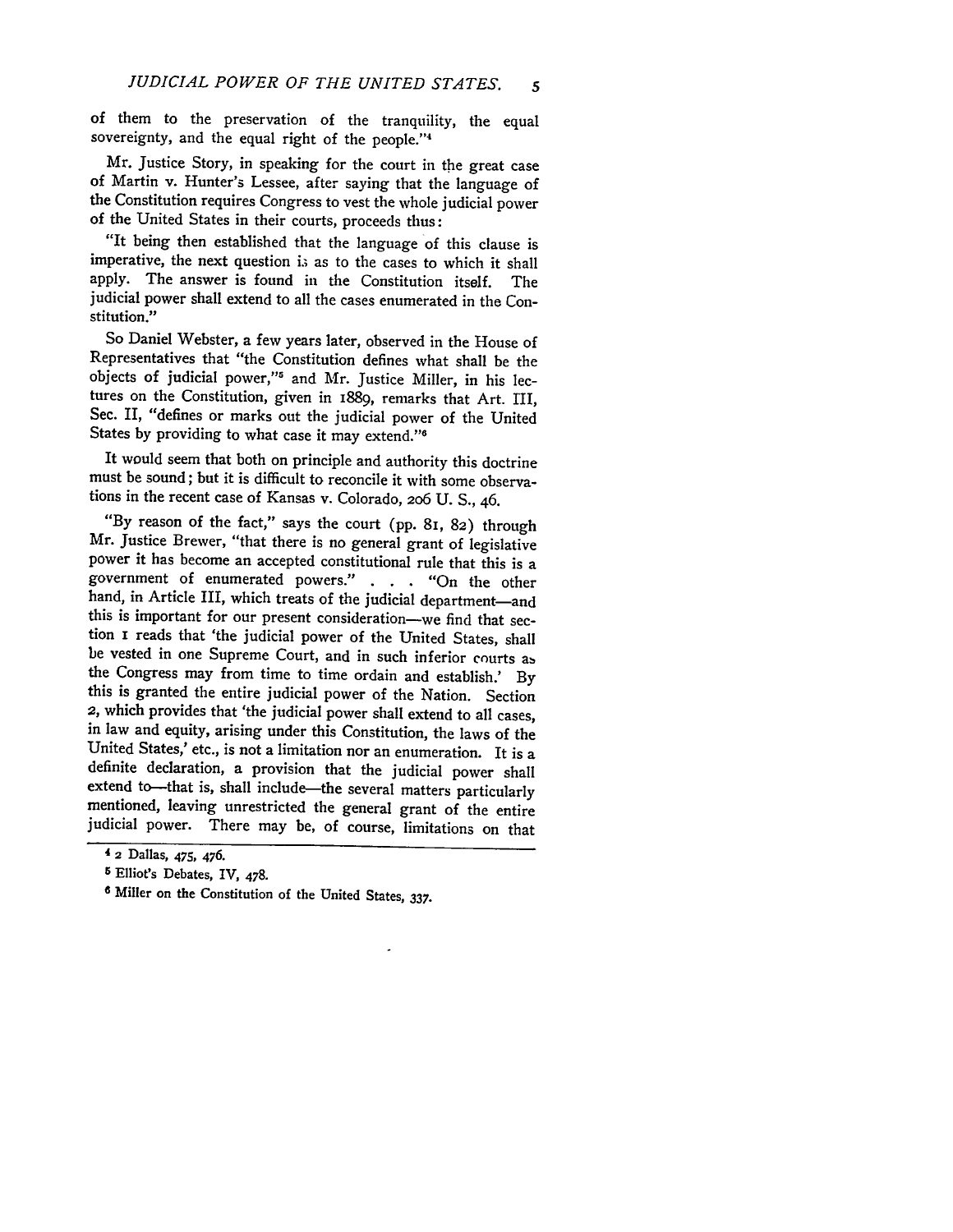grant of power, but if there are any they must be expressed, for otherwise the general grant would vest in the courts all the judicial power which the new Nation was capable of exercising."

"Speaking generally," the opinion proceeds, (p. **83)** "it may be observed that the judicial power of a nation extends to all controversies justiciable in their nature the parties to which or the property involved in which may be reached **by** judicial process; and when the judicial power of the United States was vested in the Supreme and other courts all the judicial power which the Nation was capable of exercising was vested in those tribunals, and unless there be some limitations expressed in the Constitution it must be held to embrace all controversies of a justiciable nature arising within the territorial limits of the Nation, no matter who may be the parties thereto." **. . .** "These considerations lead to the propositions that when a legislative power is claimed for the National Government the question is whether that power is one of those granted **by** the Constitution, either in terms or **by** necessary implication, whereas in respect to judicial functions the question is whether there be any limitations expressed in the Constitution on the general grant of national power."

In the same vein, the opinion thus disposes of the question as to the meaning of the Tenth Amendment, in favor of the nationalist side of the controversy **(p.** 9o).

"The argument of counsel ignores the principal factor in this article, to wit, 'the people.' Its principal purpose was not the distribution of power between the United States and the States, but a reservation to the people of all powers not granted. The preamble of the Constitution declares who framed it, *'we* the people of the United States,' not the people of one State, but the people of all the States, and Article X reserves to the people of all the States the powers not delegated to the United States. The powers affecting the internal affairs of the States not granted to the United States **by** the Constitution, nor prohibited **by** it to the States, are reserved to the States respectively, and all powers of a national character which are not delegated to the National Government **by** the Constitution are reserved to the people of the United States. The people who adopted the Constitution knew that in the nature of things they could not foresee all the questions which might arise in the future, all the circumstances which might call for the exercise of further national powers than those granted to the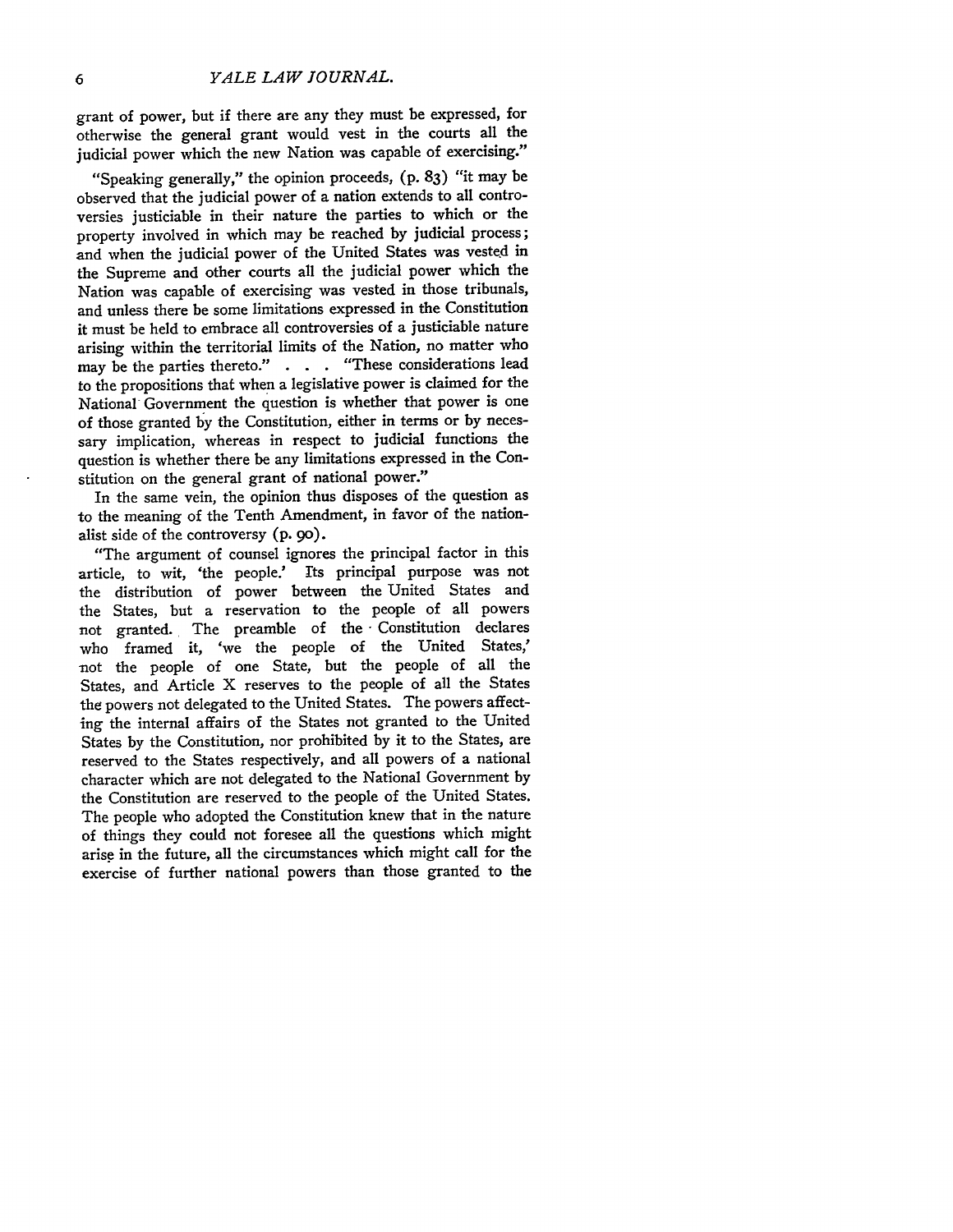United States, and after making provisions for an amendment to the Constitution by which any needed additional powers would be granted, they reserved to themselves all poweres not so delegated."

It may well be doubted whether some of the expressions which have been quoted fully represent the views of the court. If taken in their natural sense, they seem authority for the proposition that every controversy which can properly be made the subject of a law suit, and arises within the territorial limits of the United States, no matter who may be the parties thereto, may be given over by Congress for final disposition to the Federal courts. A suit, for instance, on a note of hand made by a citizen of New York in favor of and held by a citizen of New York, and there payable, could, if Congress so willed, be maintained in the Circuit Court of the United States, although no question of Federal right were in any way involved in the cause of action or in the defence.

This result is reached by assuming that the entire judicial power of the United States was granted by the Constitution in general words to the courts of the United States and that this power comprised, except so far as limitations were elsewhere expressed, all the judicial power which the new nation was capable of exercising.

A letter written by Jefferson during his last years contains this passage:

"It has long, however, been my opinion, and I have never shrunk from its expression, (although I do not choose to put it into a newspaper, nor, like a Priam in armor, offer myself its champion), that the germ of dissolution of our federal government is in the constitution of the federal judiciary; an irresponsible body (for impeachment is scarcely a scare-crow), working like gravity by night and by day, gaining a little to-day and a little to-morrow, and advancing its noiseless step like a thief, over the field of jurisdiction, until all shall be usurped from the States, and the government of all be consolidated into one. To this I am opposed; because, when all government, domestic and foreign, in little as in great things, shall be drawn to Washington as the centre of all power, it will render powerless the checks provided of one government on another, and will become as venal and oppressive as the government from which we separated."

Had our third President lived to the present day, he would have been apt to think that his forebodings were coming true.

<sup>7</sup> The Works of Thomas Jefferson, Library **Ed.,** XV, **331.**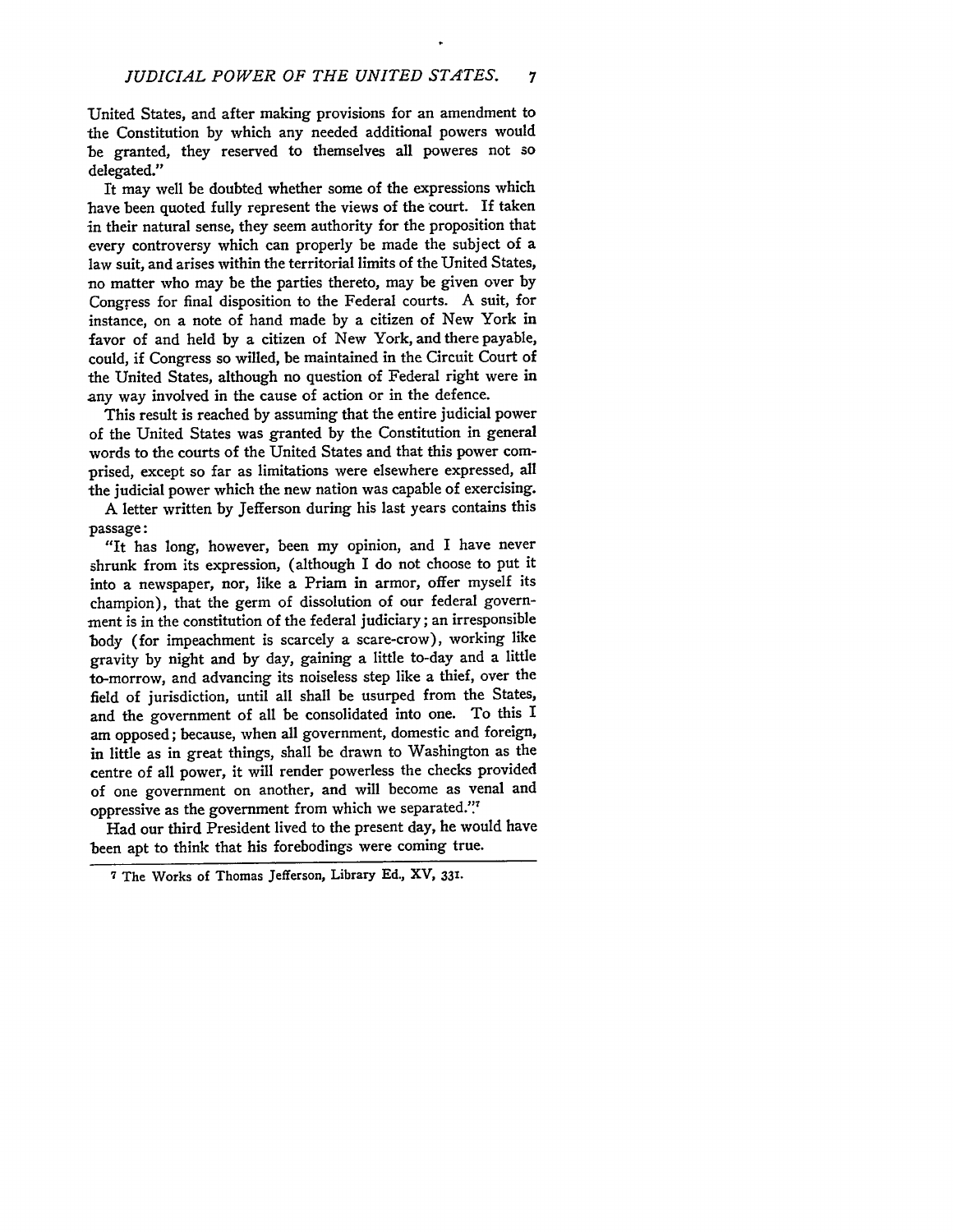It is, however, to be observed that none of the observations of the court in Kansas v. Colorado which have been quoted related to points vital to the decision.

The Constitution expressly declares that the judicial power shall extend "to Controversies to which the United States shall be a party," and "to Controversies between two or more States." Kansas had a controversy with Colorado. They could not settle it by fighting. The Constitution provided another and a peaceful remedy. Kansas resorted to it. The action which she brought involved a controversy in which the United States had or claimed an interest. They therefore could properly seek to intervene as a party, and were admitted, as such.

The original suit had on demurrer, several years before, been held to be well brought, on the ground that that it presented a controversy made justiciable by the Constitution, because it was a controversy between States. Kansas v. Colorado, 185 U. S., 125, 141. There was nothing in the facts reported by the Commissioner, to whom the cause had been referred, to shake this basis of jurisdiction. It rested on the settled principle that there were two grounds, on either of which a suit might be maintained in the Federal courts; one where the cause of action was of a kind that had been committed to their care; and one where the parties had been made subject to their power.

The observations of Mr. Justice Brewer, in which it does not appear that Mr. Justice White or Mr. Justice McKenna concurred, and for which Mr. Justice Moody was under no responsibility, (p. **I** i8) seem therefore fairly to fall within the category of *obiter dicta.*

Chief Justice Marshall, in Cohens vs. Virginia (6 Wheaton, 264) observed of one of his own greatest opinions, that while the decision which it announced was right, he had taken positions in the reasoning by which he had sought to support it which were untenable. He then proceeded to say that the Constitution gave the United States judicial power over all cases arising under the Constitution or laws of the United States without respect to parties. Many years afterwards the court declared that this last remark was an *obiter dicum,* and not to be taken as authoritative Hans vs. Lousiana, **134** U. S., **I, 20.** It would not be surprising if Mr. Justice Brewer himself should, as years go on, find an opportunity to take the course so honorably followed by Marshall in Cohens vs. Virginia. If the writer of a judicial opinion has per